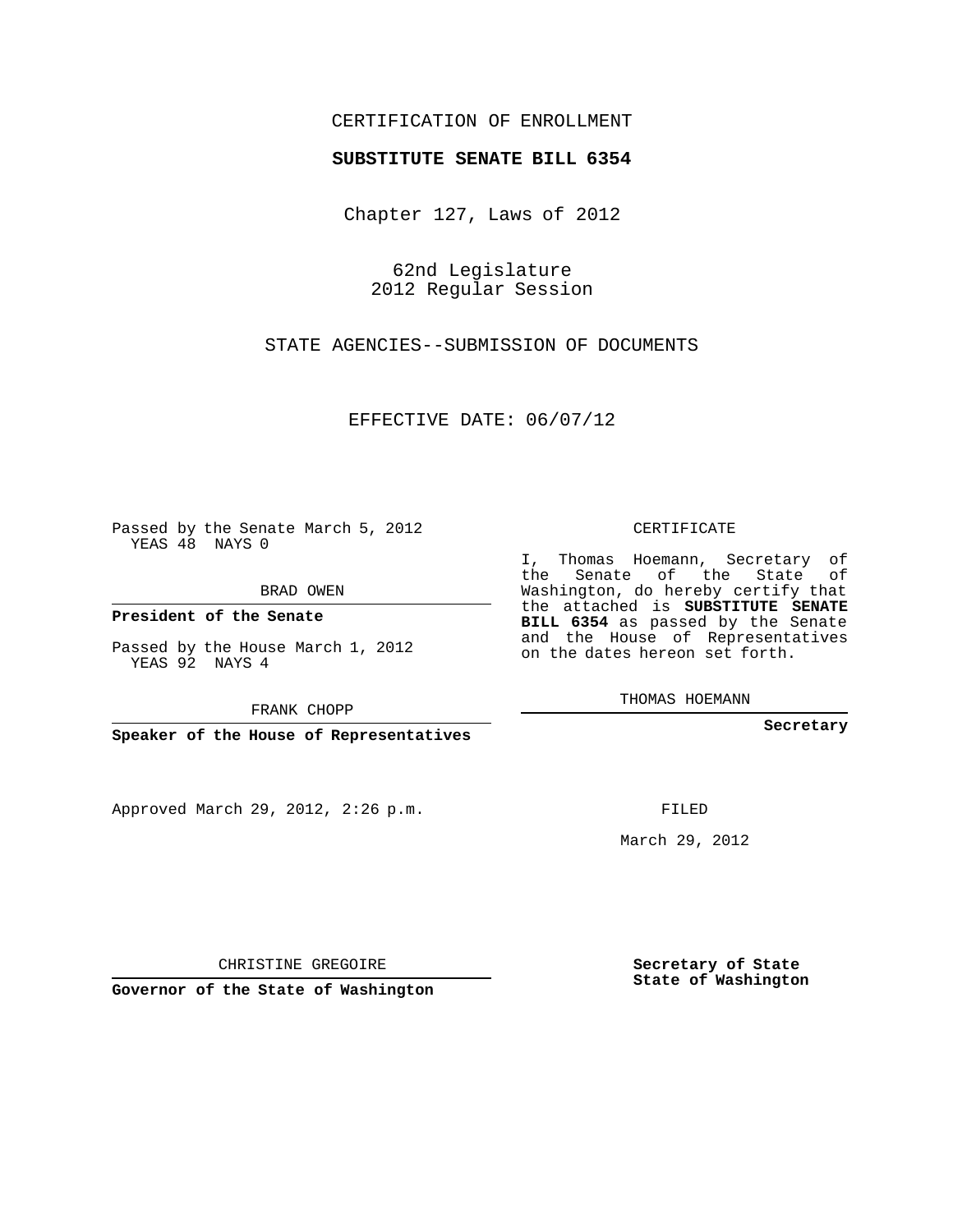## **SUBSTITUTE SENATE BILL 6354** \_\_\_\_\_\_\_\_\_\_\_\_\_\_\_\_\_\_\_\_\_\_\_\_\_\_\_\_\_\_\_\_\_\_\_\_\_\_\_\_\_\_\_\_\_

\_\_\_\_\_\_\_\_\_\_\_\_\_\_\_\_\_\_\_\_\_\_\_\_\_\_\_\_\_\_\_\_\_\_\_\_\_\_\_\_\_\_\_\_\_

AS AMENDED BY THE HOUSE

Passed Legislature - 2012 Regular Session

**State of Washington 62nd Legislature 2012 Regular Session**

**By** Senate Economic Development, Trade & Innovation (originally sponsored by Senators Rolfes, Kastama, Chase, Tom, Frockt, and McAuliffe)

READ FIRST TIME 01/30/12.

1 AN ACT Relating to filing of business forms with state agencies; 2 and adding a new section to chapter 43.17 RCW.

3 BE IT ENACTED BY THE LEGISLATURE OF THE STATE OF WASHINGTON:

 4 NEW SECTION. **Sec. 1.** A new section is added to chapter 43.17 RCW 5 to read as follows:

 (1) In any instance where a state agency requires that a business submit a document, form, or payment of a fee in paper format, the state agency must provide the business an option to submit such requirement electronically.

10 (2) A business may authorize a second party to meet the 11 requirements imposed by a state agency under subsection (1) of this 12 section on its behalf.

13 (3) The director of a state agency or the director's designee may 14 exempt a document, form, or payment of a fee from the requirements of 15 this section if:

16 (a)(i) There is a legal requirement for such materials to be 17 submitted in paper format; or

18 (ii) It is not technically or fiscally feasible or practical, or in